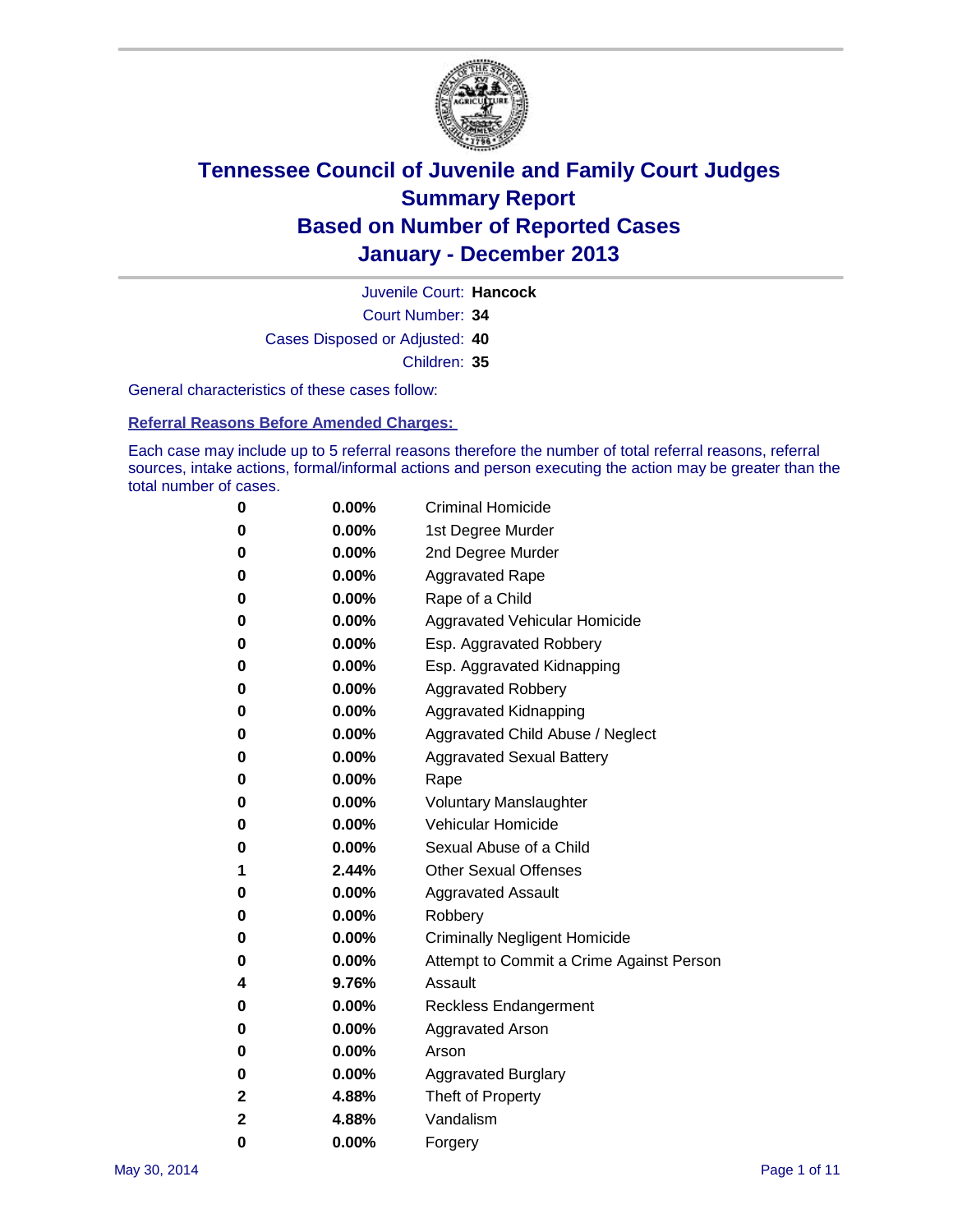

Court Number: **34** Juvenile Court: **Hancock** Cases Disposed or Adjusted: **40** Children: **35**

#### **Referral Reasons Before Amended Charges:**

Each case may include up to 5 referral reasons therefore the number of total referral reasons, referral sources, intake actions, formal/informal actions and person executing the action may be greater than the total number of cases.

| 0 | 0.00%    | <b>Worthless Checks</b>                                     |
|---|----------|-------------------------------------------------------------|
| 0 | 0.00%    | Illegal Possession / Fraudulent Use of Credit / Debit Cards |
| 0 | 0.00%    | <b>Burglary</b>                                             |
| 0 | $0.00\%$ | Unauthorized Use of a Vehicle                               |
| 0 | 0.00%    | <b>Cruelty to Animals</b>                                   |
| 0 | 0.00%    | Sale of Controlled Substances                               |
| 0 | 0.00%    | <b>Other Drug Offenses</b>                                  |
| 2 | 4.88%    | Possession of Controlled Substances                         |
| 0 | 0.00%    | <b>Criminal Attempt</b>                                     |
| 0 | 0.00%    | Carrying Weapons on School Property                         |
| 0 | 0.00%    | Unlawful Carrying / Possession of a Weapon                  |
| 0 | 0.00%    | <b>Evading Arrest</b>                                       |
| 0 | 0.00%    | Escape                                                      |
| 0 | 0.00%    | Driving Under Influence (DUI)                               |
| 3 | 7.32%    | Possession / Consumption of Alcohol                         |
| 0 | 0.00%    | Resisting Stop, Frisk, Halt, Arrest or Search               |
| 0 | $0.00\%$ | <b>Aggravated Criminal Trespass</b>                         |
| 0 | 0.00%    | Harassment                                                  |
| 1 | 2.44%    | Failure to Appear                                           |
| 0 | 0.00%    | Filing a False Police Report                                |
| 0 | $0.00\%$ | Criminal Impersonation                                      |
| 1 | 2.44%    | <b>Disorderly Conduct</b>                                   |
| 0 | 0.00%    | <b>Criminal Trespass</b>                                    |
| 0 | 0.00%    | <b>Public Intoxication</b>                                  |
| 0 | 0.00%    | Gambling                                                    |
| 0 | 0.00%    | Traffic                                                     |
| 0 | 0.00%    | <b>Local Ordinances</b>                                     |
| 1 | 2.44%    | Violation of Wildlife Regulations                           |
| 0 | 0.00%    | Contempt of Court                                           |
| 2 | 4.88%    | Violation of Probation                                      |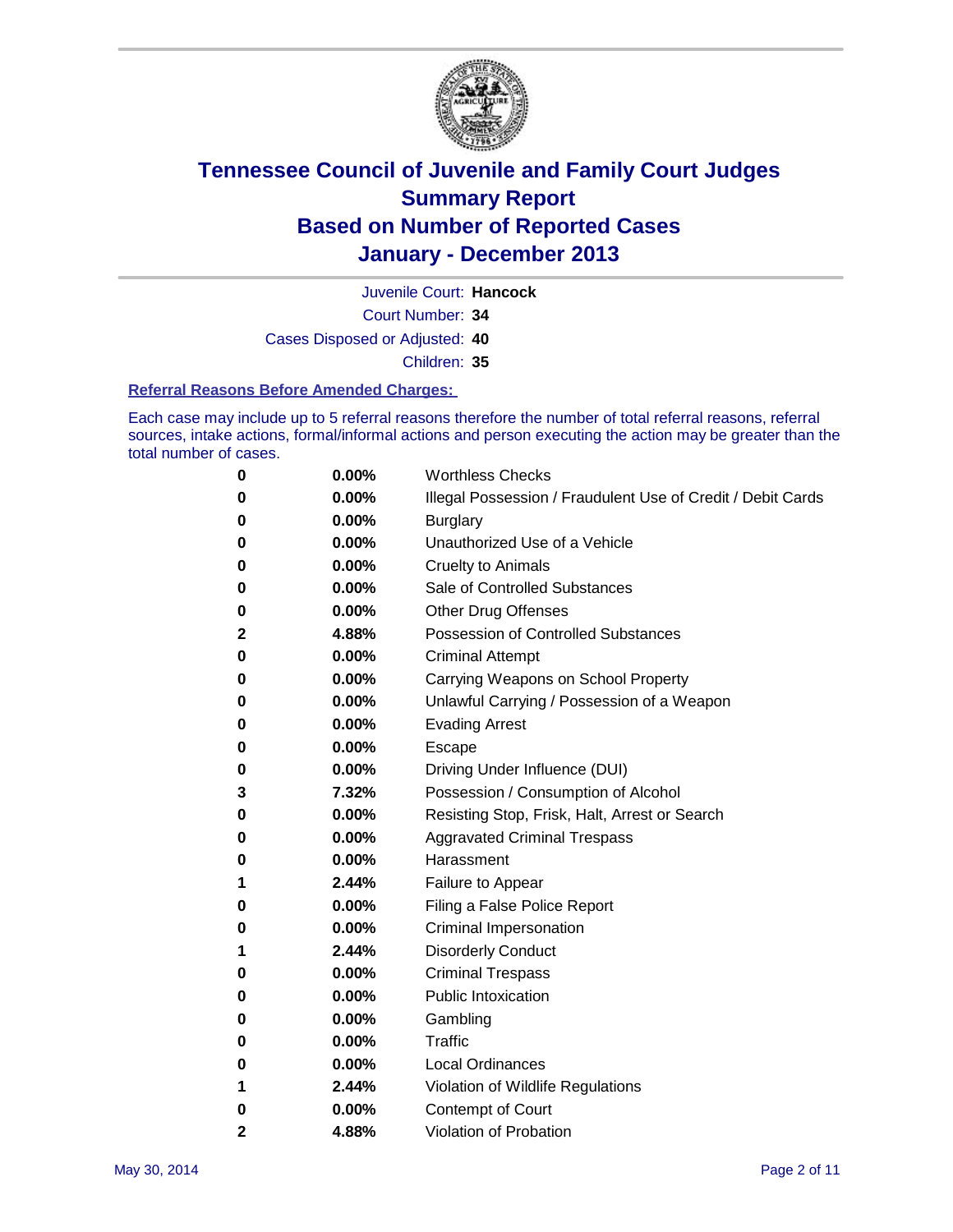

Court Number: **34** Juvenile Court: **Hancock** Cases Disposed or Adjusted: **40** Children: **35**

#### **Referral Reasons Before Amended Charges:**

Each case may include up to 5 referral reasons therefore the number of total referral reasons, referral sources, intake actions, formal/informal actions and person executing the action may be greater than the total number of cases.

| 41 | 100.00%                                   | <b>Total Referrals</b>                                                                            |
|----|-------------------------------------------|---------------------------------------------------------------------------------------------------|
| 0  | 0.00%                                     | Other                                                                                             |
| 0  | 0.00%                                     | <b>Consent to Marry</b>                                                                           |
| 0  | 0.00%                                     | <b>Request for Medical Treatment</b>                                                              |
| 0  | 0.00%                                     | Child Support                                                                                     |
| 0  | 0.00%                                     | Paternity / Legitimation                                                                          |
| 0  | 0.00%                                     | Visitation                                                                                        |
| 0  | 0.00%                                     | Custody                                                                                           |
| 0  | 0.00%                                     | <b>Foster Care Review</b>                                                                         |
| 0  | 0.00%                                     | <b>Administrative Review</b>                                                                      |
| 0  | 0.00%                                     | <b>Judicial Review</b>                                                                            |
| 0  | 0.00%                                     | Violation of Informal Adjustment                                                                  |
| 0  | 0.00%                                     | <b>Violation of Pretrial Diversion</b>                                                            |
| 0  | 0.00%                                     | <b>Termination of Parental Rights</b>                                                             |
|    |                                           | Dependency / Neglect                                                                              |
|    |                                           | <b>Physically Abused Child</b>                                                                    |
|    |                                           | Sexually Abused Child                                                                             |
|    |                                           | <b>Violation of Curfew</b>                                                                        |
|    |                                           | Violation of a Valid Court Order                                                                  |
|    |                                           | Possession of Tobacco Products                                                                    |
|    |                                           | Out-of-State Runaway                                                                              |
|    |                                           | Truancy<br>In-State Runaway                                                                       |
|    |                                           | <b>Unruly Behavior</b>                                                                            |
|    |                                           | <b>Violation of Aftercare</b>                                                                     |
|    | 0<br>9<br>0<br>0<br>7<br>4<br>0<br>0<br>0 | 0.00%<br>2.44%<br>21.95%<br>0.00%<br>0.00%<br>17.07%<br>9.76%<br>0.00%<br>0.00%<br>0.00%<br>2.44% |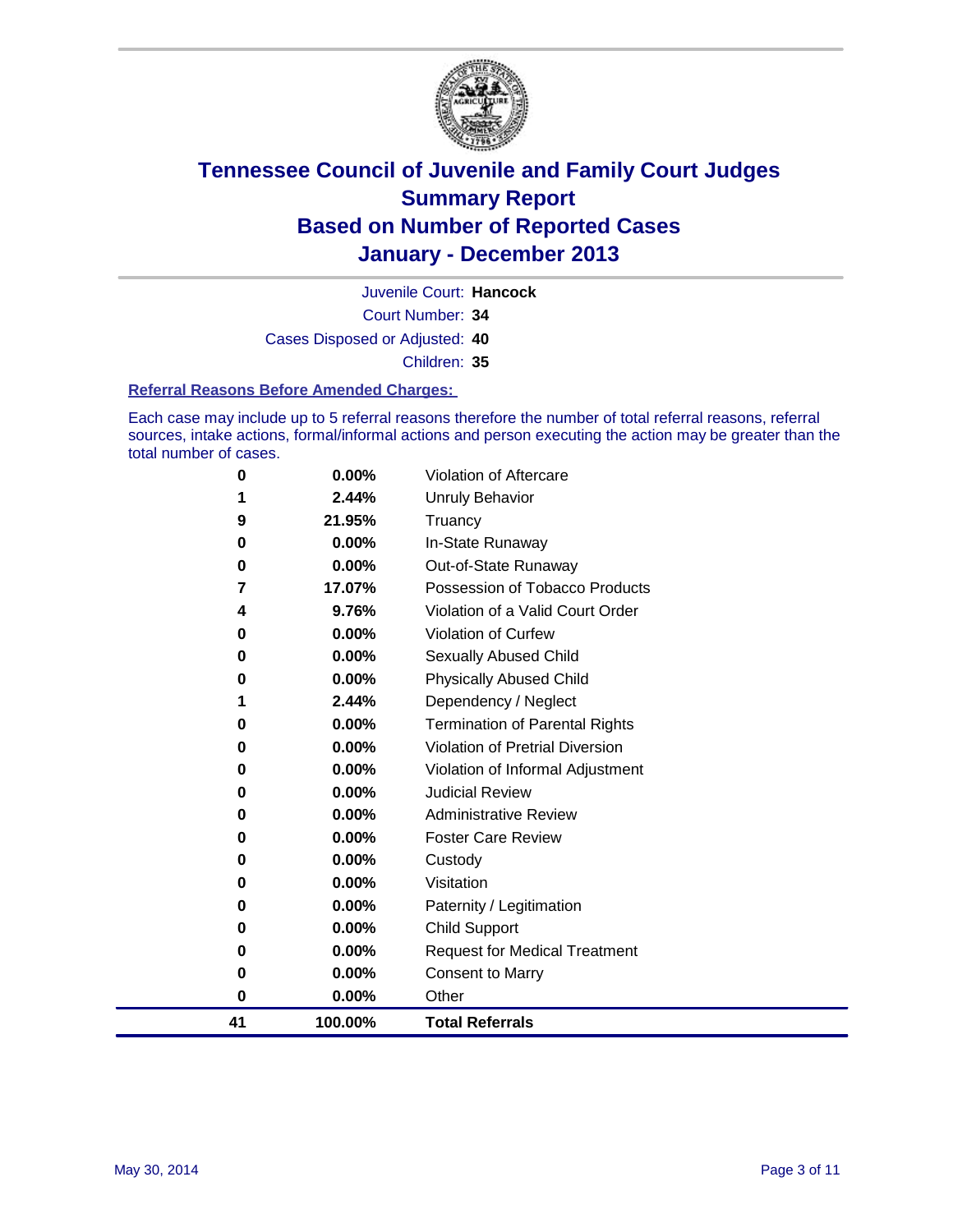

|                            |                                | Juvenile Court: Hancock |  |
|----------------------------|--------------------------------|-------------------------|--|
|                            |                                | Court Number: 34        |  |
|                            | Cases Disposed or Adjusted: 40 |                         |  |
|                            |                                | Children: 35            |  |
| <b>Referral Sources: 1</b> |                                |                         |  |
| 23                         | 56.10%                         | Law Enforcement         |  |
| 0                          | $0.00\%$                       | Parents                 |  |
| 0                          | $0.00\%$                       | <b>Relatives</b>        |  |
| 0                          | $0.00\%$                       | Self                    |  |

| 41 | 100.00% | <b>Total Referral Sources</b>     |  |
|----|---------|-----------------------------------|--|
| 0  | 0.00%   | Other                             |  |
| 0  | 0.00%   | Unknown                           |  |
| 0  | 0.00%   | Hospital                          |  |
| 0  | 0.00%   | Child & Parent                    |  |
| 0  | 0.00%   | Victim                            |  |
| 0  | 0.00%   | <b>Other Court</b>                |  |
| 0  | 0.00%   | Social Agency                     |  |
| 1  | 2.44%   | <b>Court Staff</b>                |  |
| 0  | 0.00%   | <b>District Attorney's Office</b> |  |
| 0  | 0.00%   | <b>Other State Department</b>     |  |
| 3  | 7.32%   | <b>DCS</b>                        |  |
| 0  | 0.00%   | <b>CSA</b>                        |  |
| 14 | 34.15%  | School                            |  |

### **Age of Child at Referral: 2**

|    |        | <b>Unknown</b>     |
|----|--------|--------------------|
| 0  | 0.00%  | Ages 19 and Over   |
| 15 | 42.86% | Ages 17 through 18 |
| 12 | 34.29% | Ages 15 through 16 |
| 3  | 8.57%  | Ages 13 through 14 |
| 1  | 2.86%  | Ages 11 through 12 |
| 4  | 11.43% | Ages 10 and Under  |
|    |        | 0.00%<br>0         |

<sup>1</sup> If different than number of Referral Reasons (41), verify accuracy of your court's data.

<sup>2</sup> One child could be counted in multiple categories, verify accuracy of your court's data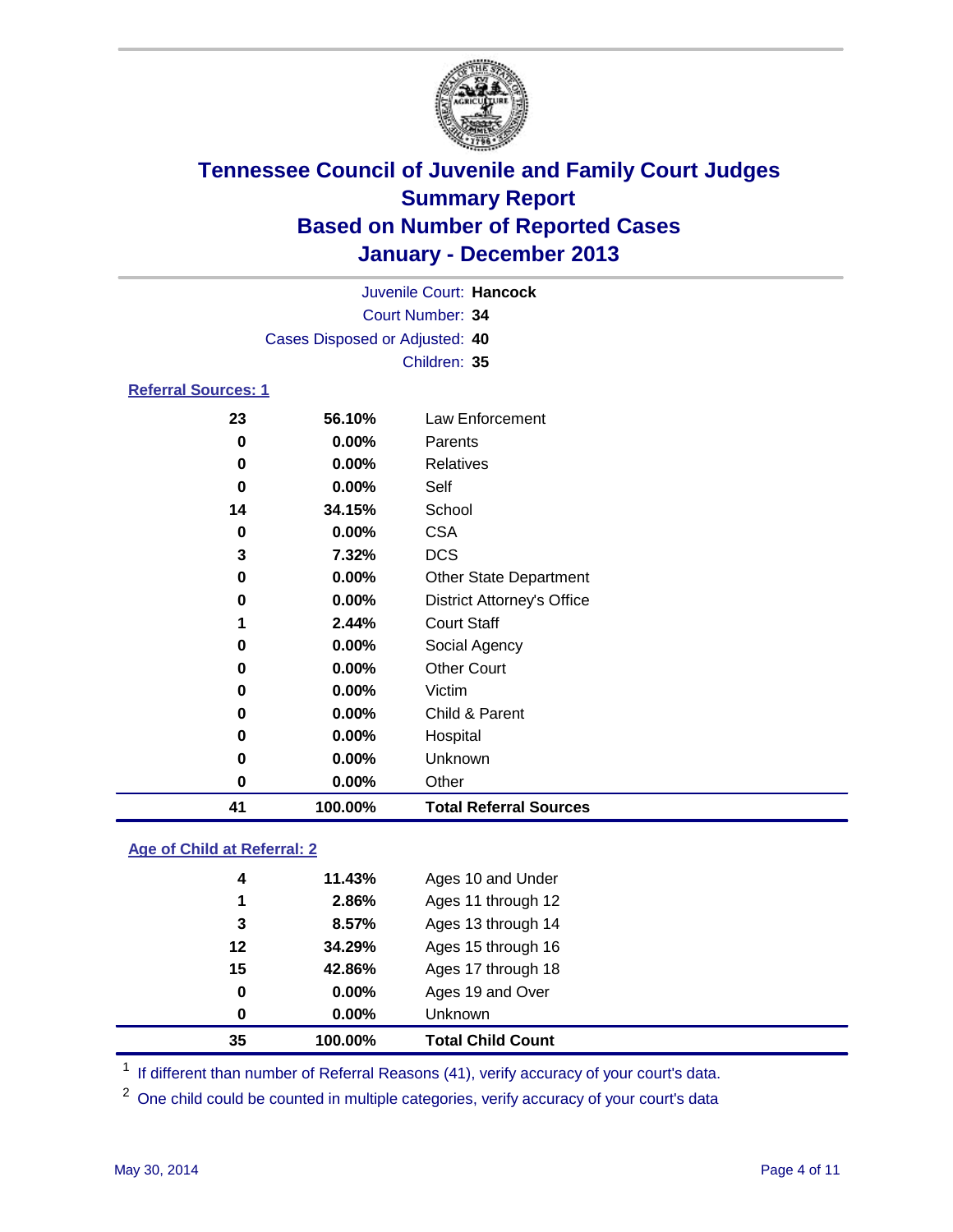

|                                         |                                | Juvenile Court: Hancock  |
|-----------------------------------------|--------------------------------|--------------------------|
|                                         |                                | Court Number: 34         |
|                                         | Cases Disposed or Adjusted: 40 |                          |
|                                         |                                | Children: 35             |
| Sex of Child: 1                         |                                |                          |
| 18                                      | 51.43%                         | Male                     |
| 17                                      | 48.57%                         | Female                   |
| $\mathbf 0$                             | 0.00%                          | Unknown                  |
| 35                                      | 100.00%                        | <b>Total Child Count</b> |
| Race of Child: 1                        |                                |                          |
| 34                                      | 97.14%                         | White                    |
| 1                                       | 2.86%                          | African American         |
| $\bf{0}$                                | 0.00%                          | Native American          |
| 0                                       | 0.00%                          | Asian                    |
| 0                                       | 0.00%                          | Mixed                    |
| 0                                       | 0.00%                          | Unknown                  |
| 35                                      | 100.00%                        | <b>Total Child Count</b> |
| <b>Hispanic Origin: 1</b>               |                                |                          |
| 1                                       | 2.86%                          | Yes                      |
| 34                                      | 97.14%                         | <b>No</b>                |
| $\mathbf 0$                             | 0.00%                          | Unknown                  |
| 35                                      | 100.00%                        | <b>Total Child Count</b> |
| <b>School Enrollment of Children: 1</b> |                                |                          |
| 31                                      | 88.57%                         | Yes                      |
| 4                                       | 11.43%                         | <b>No</b>                |
| $\mathbf 0$                             | 0.00%                          | Unknown                  |
| 35                                      | 100.00%                        | <b>Total Child Count</b> |

One child could be counted in multiple categories, verify accuracy of your court's data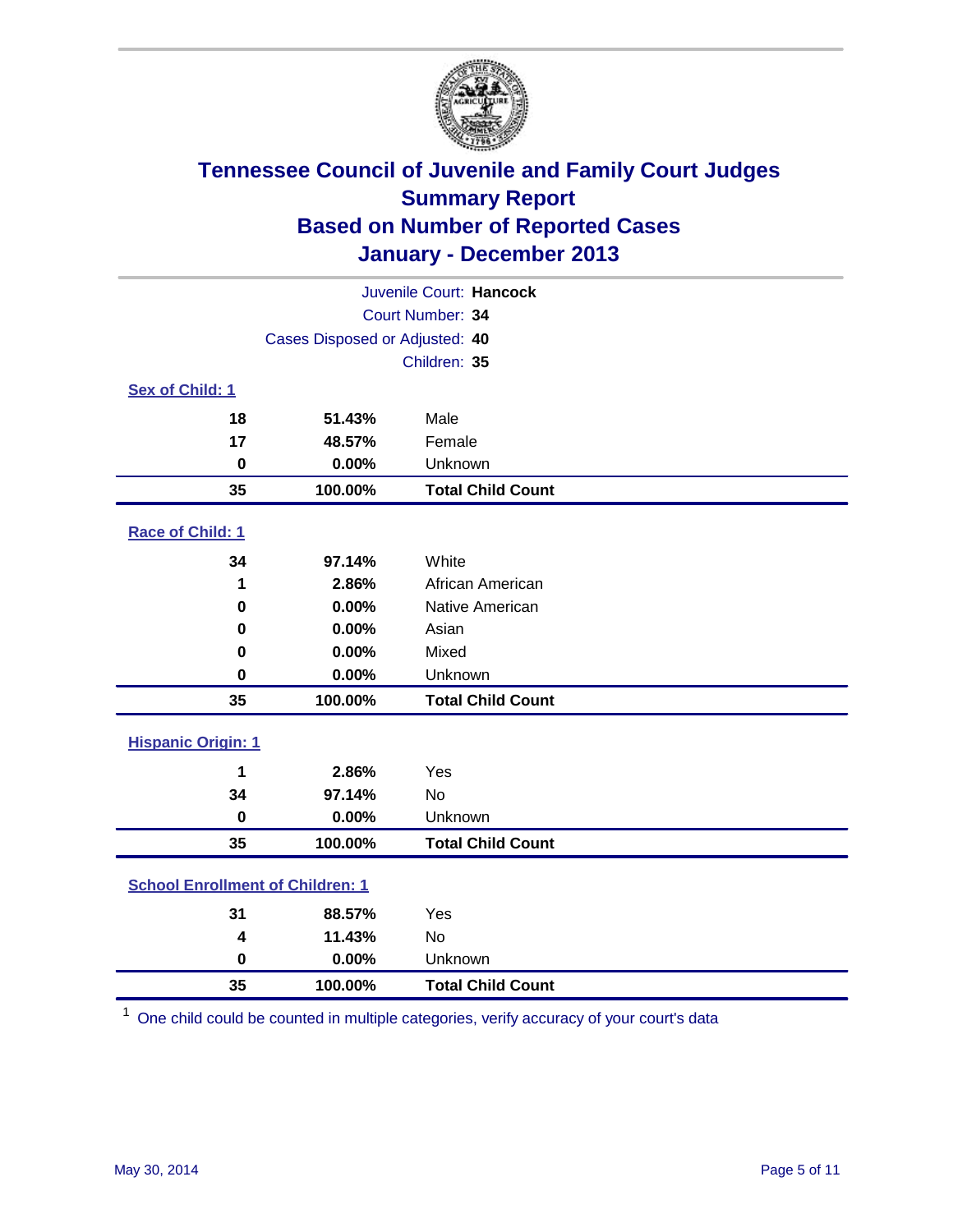

Court Number: **34** Juvenile Court: **Hancock** Cases Disposed or Adjusted: **40** Children: **35**

### **Living Arrangement of Child at Time of Referral: 1**

| 35 | 100.00%  | <b>Total Child Count</b>     |
|----|----------|------------------------------|
| 0  | $0.00\%$ | Other                        |
| 0  | $0.00\%$ | Unknown                      |
| 0  | $0.00\%$ | Independent                  |
| 0  | $0.00\%$ | In an Institution            |
| 0  | $0.00\%$ | In a Residential Center      |
| 0  | $0.00\%$ | In a Group Home              |
| 0  | $0.00\%$ | With Foster Family           |
| 0  | 0.00%    | <b>With Adoptive Parents</b> |
| 3  | 8.57%    | <b>With Relatives</b>        |
| 1  | 2.86%    | With Father                  |
| 18 | 51.43%   | With Mother                  |
| 0  | 0.00%    | With Mother and Stepfather   |
| 0  | $0.00\%$ | With Father and Stepmother   |
| 13 | 37.14%   | With Both Biological Parents |
|    |          |                              |

### **Type of Detention: 2**

| 40 | 100.00%  | <b>Total Detention Count</b> |
|----|----------|------------------------------|
| 0  | $0.00\%$ | Other                        |
| 40 | 100.00%  | Does Not Apply               |
| 0  | $0.00\%$ | <b>Unknown</b>               |
| 0  | $0.00\%$ | <b>Psychiatric Hospital</b>  |
| 0  | 0.00%    | Jail - No Separation         |
| 0  | $0.00\%$ | Jail - Partial Separation    |
| 0  | 0.00%    | Jail - Complete Separation   |
| 0  | $0.00\%$ | Juvenile Detention Facility  |
| 0  | 0.00%    | Non-Secure Placement         |
|    |          |                              |

<sup>1</sup> One child could be counted in multiple categories, verify accuracy of your court's data

<sup>2</sup> If different than number of Cases (40) verify accuracy of your court's data.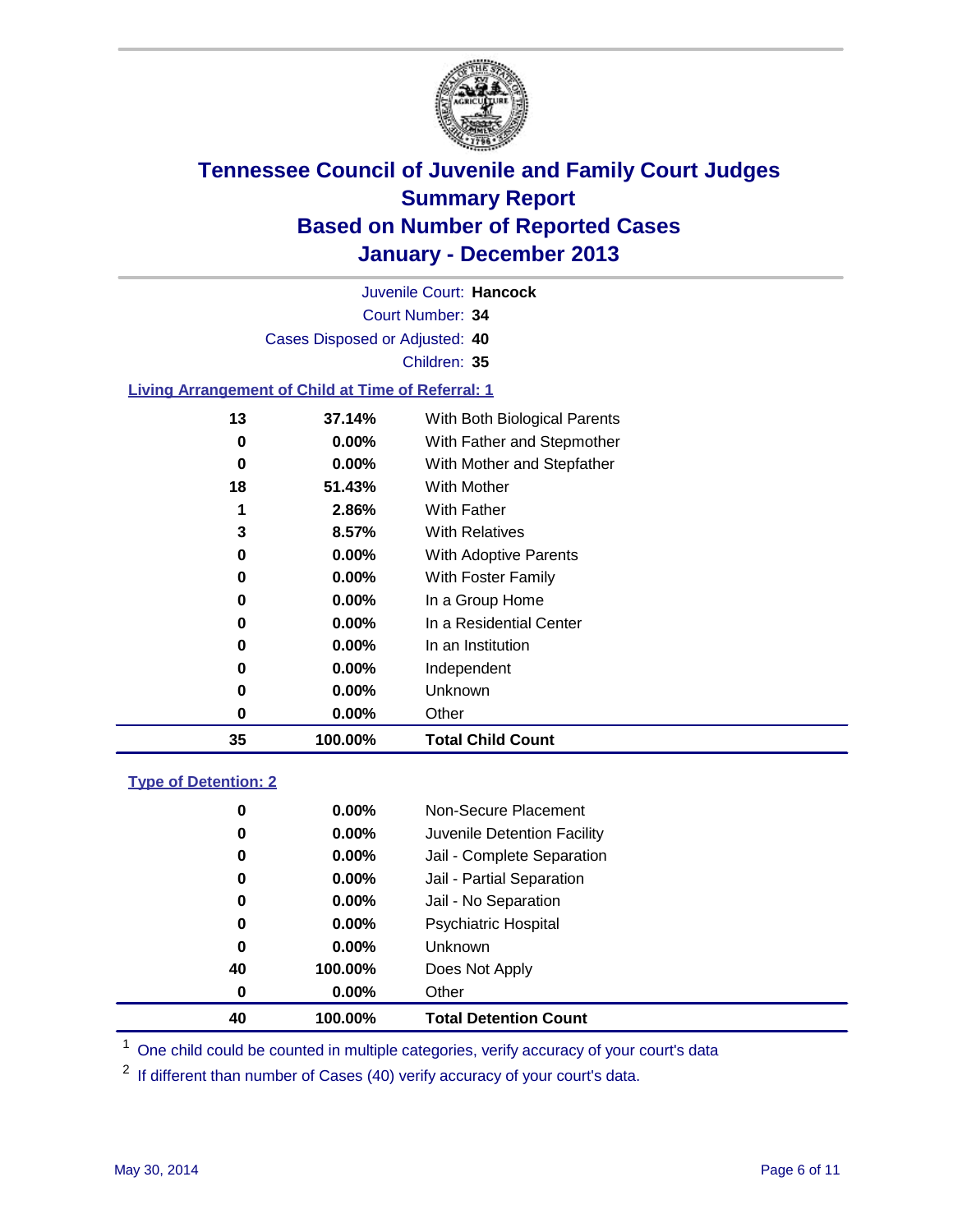

|                                                    |                                | Juvenile Court: Hancock              |
|----------------------------------------------------|--------------------------------|--------------------------------------|
|                                                    |                                | Court Number: 34                     |
|                                                    | Cases Disposed or Adjusted: 40 |                                      |
|                                                    |                                | Children: 35                         |
| <b>Placement After Secure Detention Hearing: 1</b> |                                |                                      |
| 0                                                  | 0.00%                          | Returned to Prior Living Arrangement |
| $\bf{0}$                                           | 0.00%                          | Juvenile Detention Facility          |
| 0                                                  | 0.00%                          | Jail                                 |
| 0                                                  | 0.00%                          | Shelter / Group Home                 |
| 0                                                  | 0.00%                          | <b>Foster Family Home</b>            |
| 0                                                  | 0.00%                          | <b>Psychiatric Hospital</b>          |
| 0                                                  | 0.00%                          | Unknown                              |
| 40                                                 | 100.00%                        | Does Not Apply                       |
| 0                                                  | 0.00%                          | Other                                |
| 40                                                 | 100.00%                        | <b>Total Placement Count</b>         |
| <b>Intake Actions: 2</b>                           |                                |                                      |
| 34                                                 | 82.93%                         | <b>Petition Filed</b>                |
| 0                                                  | 0.00%                          | <b>Motion Filed</b>                  |
| $\overline{\mathbf{z}}$                            | 17.07%                         | <b>Citation Processed</b>            |
| 0                                                  | 0.00%                          | Notification of Paternity Processed  |
| 0                                                  | 0.00%                          | Scheduling of Judicial Review        |
| 0                                                  | 0.00%                          | Scheduling of Administrative Review  |
| 0                                                  | 0.00%                          | Scheduling of Foster Care Review     |
| 0                                                  | 0.00%                          | Unknown                              |
| 0                                                  | 0.00%                          | Does Not Apply                       |
| $\bf{0}$                                           | 0.00%                          | Other                                |
|                                                    |                                |                                      |
| 41                                                 | 100.00%                        | <b>Total Intake Count</b>            |

<sup>1</sup> If different than number of Cases (40) verify accuracy of your court's data.

If different than number of Referral Reasons (41), verify accuracy of your court's data.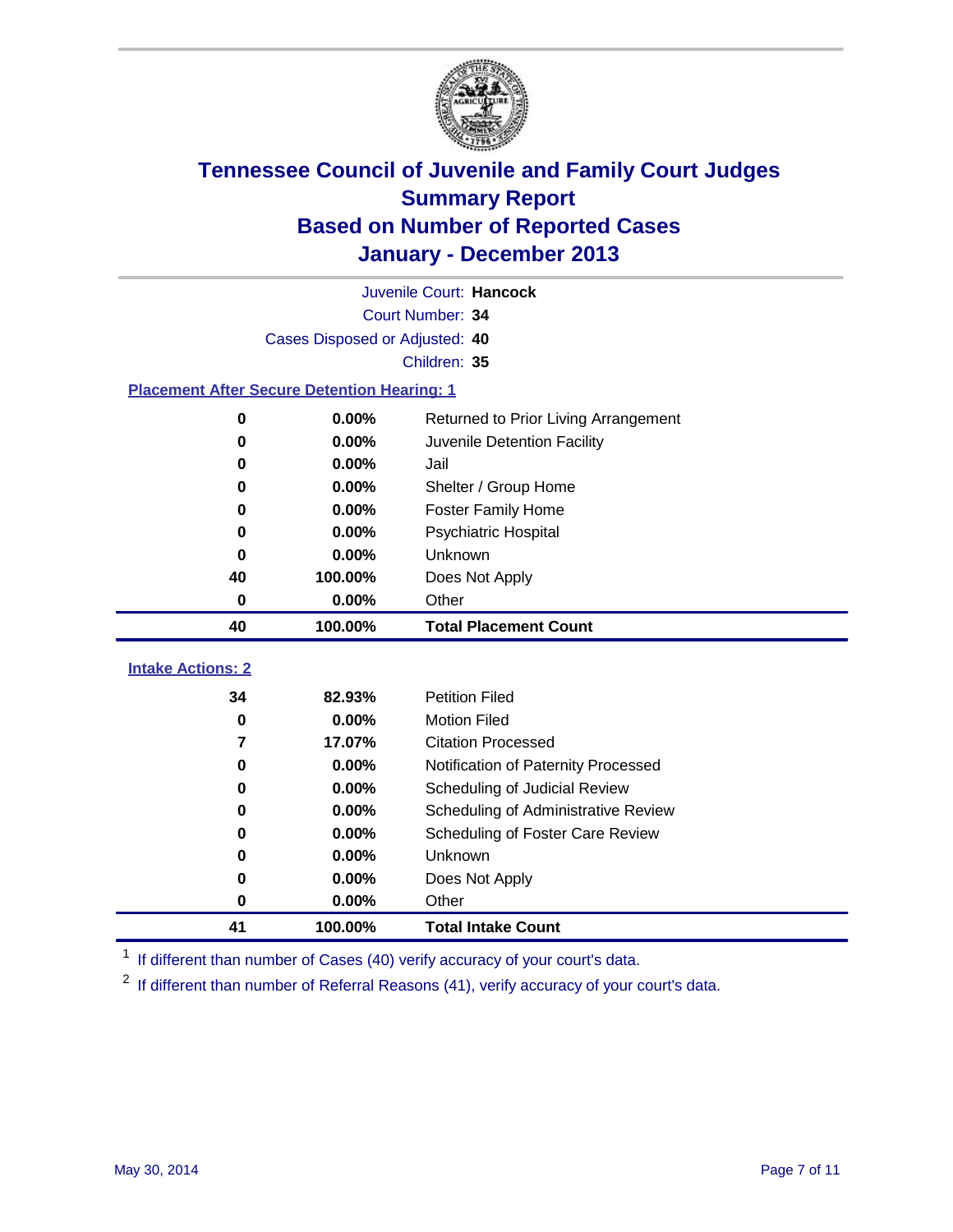

Court Number: **34** Juvenile Court: **Hancock** Cases Disposed or Adjusted: **40** Children: **35**

### **Last Grade Completed by Child: 1**

| $\bf{0}$     | 0.00%   | Too Young for School     |
|--------------|---------|--------------------------|
| 0            | 0.00%   | Preschool                |
| $\bf{0}$     | 0.00%   | Kindergarten             |
| $\mathbf{2}$ | 5.71%   | 1st Grade                |
| $\mathbf{2}$ | 5.71%   | 2nd Grade                |
| 0            | 0.00%   | 3rd Grade                |
| $\bf{0}$     | 0.00%   | 4th Grade                |
| 0            | 0.00%   | 5th Grade                |
| $\mathbf{2}$ | 5.71%   | 6th Grade                |
| 1            | 2.86%   | 7th Grade                |
| 3            | 8.57%   | 8th Grade                |
| 1            | 2.86%   | 9th Grade                |
| 8            | 22.86%  | 10th Grade               |
| 11           | 31.43%  | 11th Grade               |
| 0            | 0.00%   | 12th Grade               |
| $\bf{0}$     | 0.00%   | Non-Graded Special Ed    |
| 1            | 2.86%   | <b>GED</b>               |
| 4            | 11.43%  | Graduated                |
| 0            | 0.00%   | Never Attended School    |
| 0            | 0.00%   | Unknown                  |
| 0            | 0.00%   | Other                    |
| 35           | 100.00% | <b>Total Child Count</b> |

### **Enrolled in Special Education: 1**

One child could be counted in multiple categories, verify accuracy of your court's data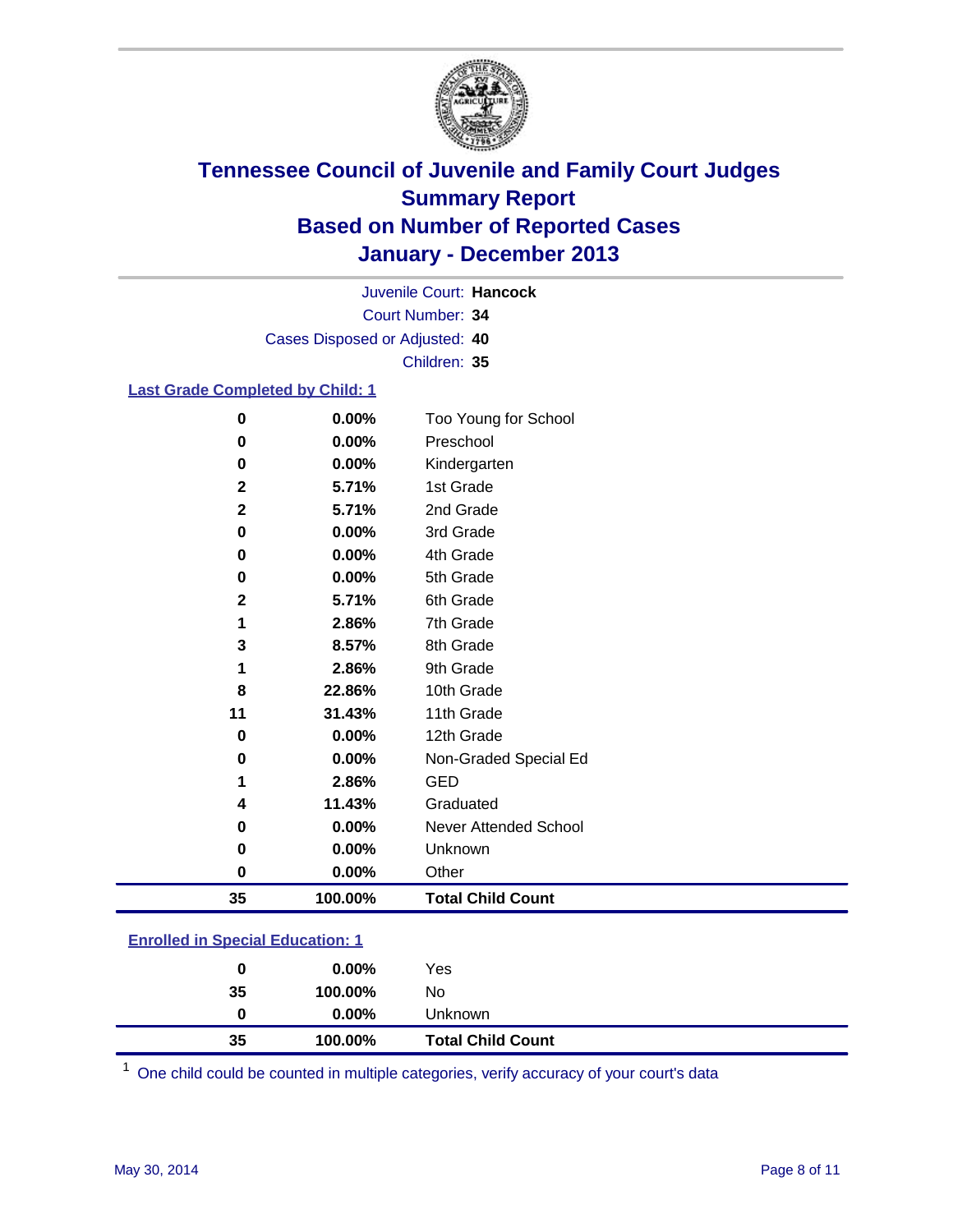

|                              |                                | Juvenile Court: Hancock   |
|------------------------------|--------------------------------|---------------------------|
|                              |                                | Court Number: 34          |
|                              | Cases Disposed or Adjusted: 40 |                           |
|                              |                                | Children: 35              |
| <b>Action Executed By: 1</b> |                                |                           |
| 41                           | 100.00%                        | Judge                     |
| 0                            | $0.00\%$                       | Magistrate                |
| 0                            | $0.00\%$                       | <b>YSO</b>                |
| 0                            | $0.00\%$                       | Other                     |
| 0                            | $0.00\%$                       | Unknown                   |
| 41                           | 100.00%                        | <b>Total Action Count</b> |

### **Formal / Informal Actions: 1**

| 10       | 24.39%   | Dismissed                                        |
|----------|----------|--------------------------------------------------|
| 1        | 2.44%    | Retired / Nolle Prosequi                         |
| 17       | 41.46%   | <b>Complaint Substantiated Delinquent</b>        |
| 12       | 29.27%   | <b>Complaint Substantiated Status Offender</b>   |
| 1        | 2.44%    | <b>Complaint Substantiated Dependent/Neglect</b> |
| 0        | $0.00\%$ | <b>Complaint Substantiated Abused</b>            |
| $\bf{0}$ | $0.00\%$ | <b>Complaint Substantiated Mentally III</b>      |
| 0        | 0.00%    | Informal Adjustment                              |
| 0        | $0.00\%$ | <b>Pretrial Diversion</b>                        |
| 0        | $0.00\%$ | <b>Transfer to Adult Court Hearing</b>           |
| 0        | 0.00%    | Charges Cleared by Transfer to Adult Court       |
| 0        | $0.00\%$ | Special Proceeding                               |
| 0        | $0.00\%$ | <b>Review Concluded</b>                          |
| 0        | $0.00\%$ | Case Held Open                                   |
| 0        | $0.00\%$ | Other                                            |
| 0        | $0.00\%$ | Unknown                                          |
| 41       | 100.00%  | <b>Total Action Count</b>                        |

<sup>1</sup> If different than number of Referral Reasons (41), verify accuracy of your court's data.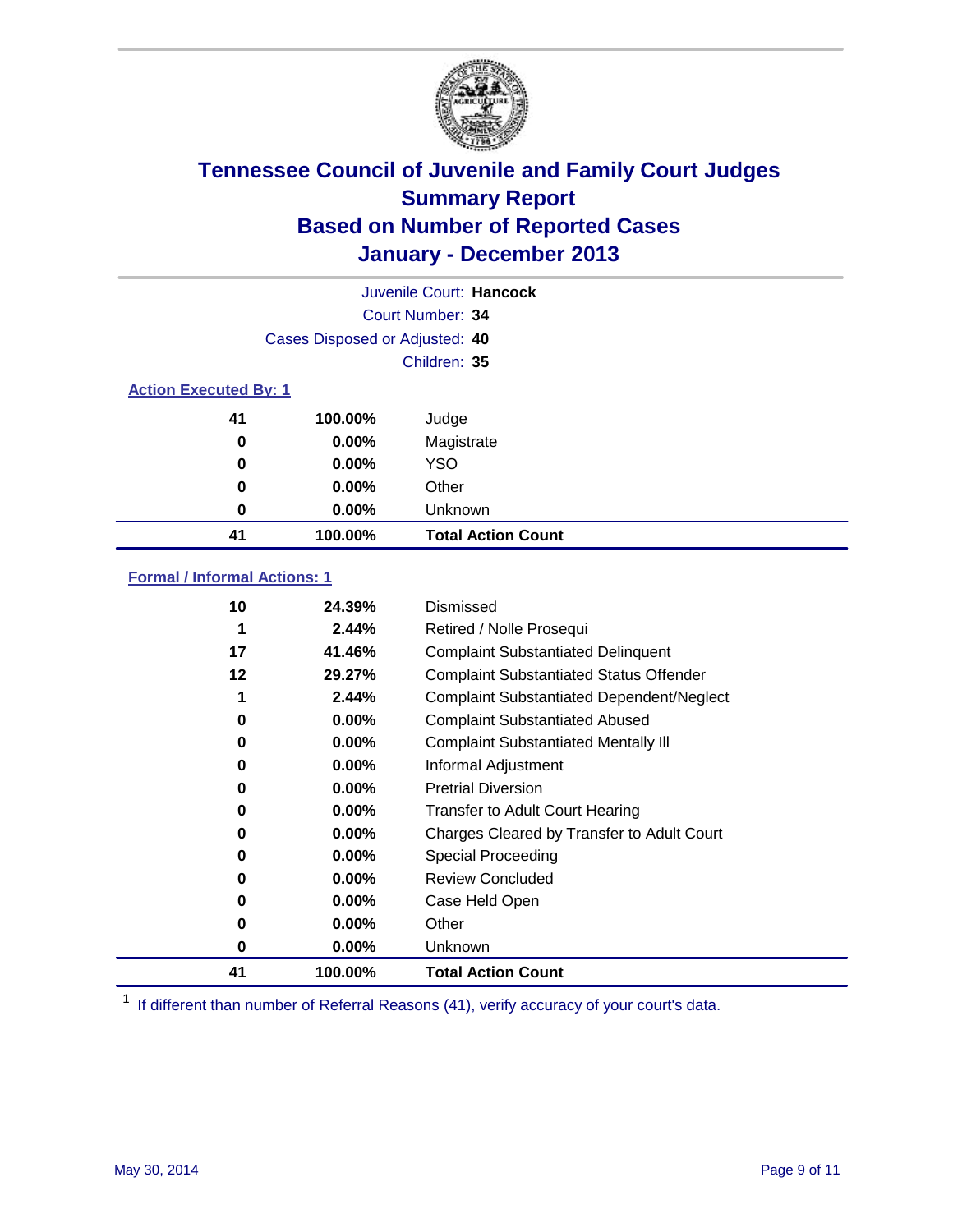

|                       |                                                       | Juvenile Court: Hancock                              |
|-----------------------|-------------------------------------------------------|------------------------------------------------------|
|                       |                                                       | Court Number: 34                                     |
|                       | Cases Disposed or Adjusted: 40                        |                                                      |
|                       |                                                       | Children: 35                                         |
| <b>Case Outcomes:</b> | There can be multiple outcomes for one child or case. |                                                      |
| 10                    | 13.33%                                                | <b>Case Dismissed</b>                                |
| 1                     | 1.33%                                                 | Case Retired or Nolle Prosequi                       |
| 0                     | 0.00%                                                 | Warned / Counseled                                   |
| 0                     | 0.00%                                                 | <b>Held Open For Review</b>                          |
| 0                     | 0.00%                                                 | Supervision / Probation to Juvenile Court            |
| 0                     | 0.00%                                                 | <b>Probation to Parents</b>                          |
| 1                     | 1.33%                                                 | Referral to Another Entity for Supervision / Service |
| 0                     | 0.00%                                                 | Referred for Mental Health Counseling                |
| 0                     | 0.00%                                                 | Referred for Alcohol and Drug Counseling             |
| 0                     | 0.00%                                                 | <b>Referred to Alternative School</b>                |
| 0                     | 0.00%                                                 | Referred to Private Child Agency                     |
| 0                     | 0.00%                                                 | Referred to Defensive Driving School                 |
| 0                     | 0.00%                                                 | Referred to Alcohol Safety School                    |
| 0                     | 0.00%                                                 | Referred to Juvenile Court Education-Based Program   |
| 0                     | 0.00%                                                 | Driver's License Held Informally                     |
| 0                     | 0.00%                                                 | <b>Voluntary Placement with DMHMR</b>                |
| 0                     | 0.00%                                                 | <b>Private Mental Health Placement</b>               |
| 0                     | 0.00%                                                 | <b>Private MR Placement</b>                          |
| 0                     | 0.00%                                                 | Placement with City/County Agency/Facility           |
| 1                     | 1.33%                                                 | Placement with Relative / Other Individual           |
| 13                    | 17.33%                                                | Fine                                                 |
| 0                     | 0.00%                                                 | <b>Public Service</b>                                |
| 3                     | 4.00%                                                 | Restitution                                          |
| 0                     | 0.00%                                                 | <b>Runaway Returned</b>                              |
|                       | 1.33%                                                 | No Contact Order                                     |
| 0                     | $0.00\%$                                              | Injunction Other than No Contact Order               |
| 0                     | 0.00%                                                 | <b>House Arrest</b>                                  |
| 0                     | 0.00%                                                 | <b>Court Defined Curfew</b>                          |
| 0                     | 0.00%                                                 | Dismissed from Informal Adjustment                   |
| 0                     | 0.00%                                                 | <b>Dismissed from Pretrial Diversion</b>             |
| 0                     | 0.00%                                                 | Released from Probation                              |
| 0                     | 0.00%                                                 | <b>Transferred to Adult Court</b>                    |
| 0                     | $0.00\%$                                              | <b>DMHMR Involuntary Commitment</b>                  |